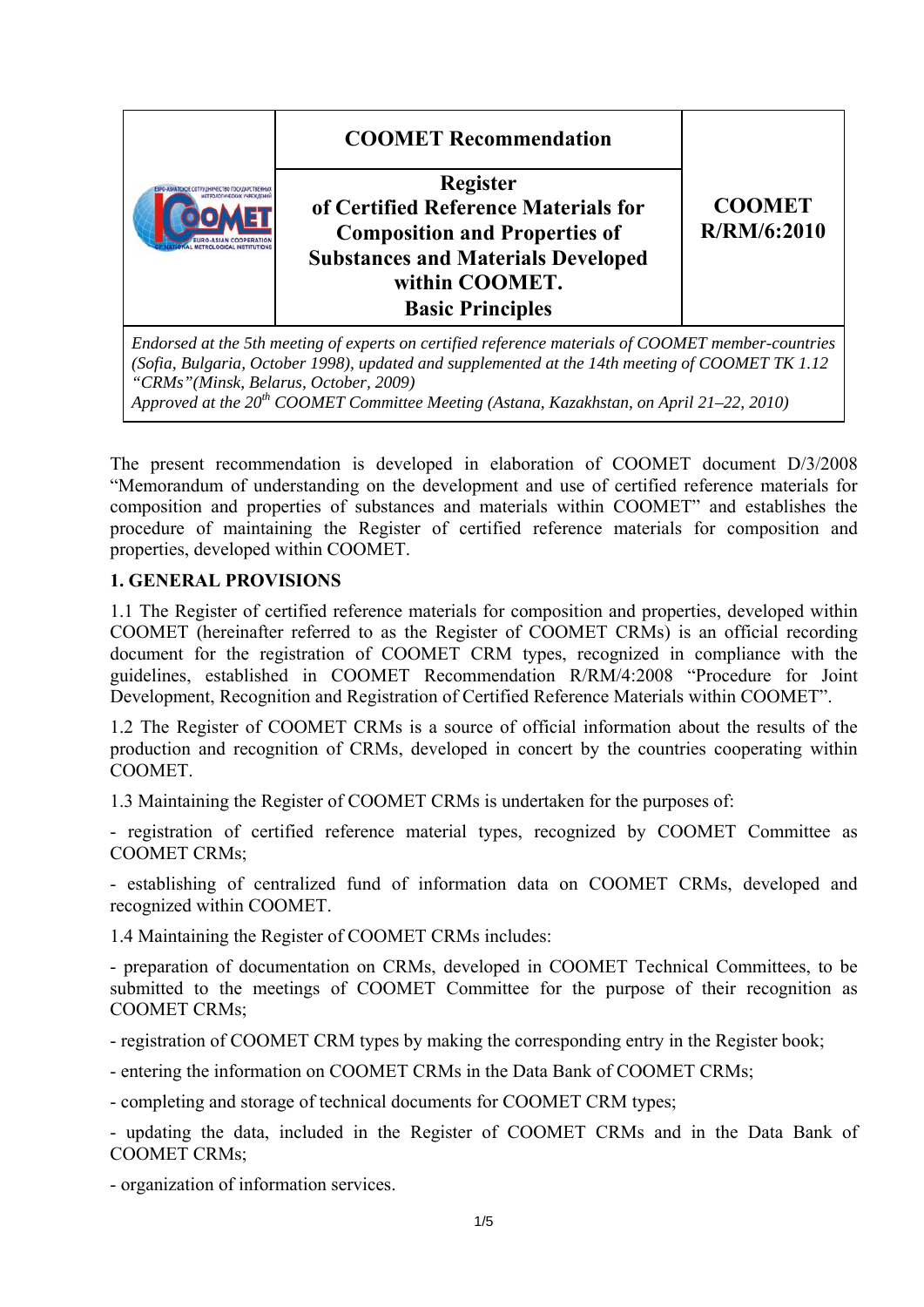1.5 Maintaining the Register of COOMET CRMs and the Data Bank of COOMET CRMs is undertaken by the Secretariat of the Chairman of COOMET TC 1.12 "CRMs".

1.6 The Register of COOMET CRMs and the data on CRMs from the Data Bank of COOMET CRMs, including the values of CRM certified characteristics and their errors are posted on COOMET site.

### **2. REGISTRATION AND STORAGE PROCEDURE FOR COOMET CRM DOCUMENTATION.**

2.1 Registration of COOMET CRM type in the Register of COOMET CRMs is conducted based on the minutes of COOMET Committee by making the corresponding entry with a registration number assigned to the registration object for its identification.

2.2 COOMET CRM types are registered by the Secretariat of the Chairman of COOMET TC 1.12 "CRMs" within 10 days upon taking decision at the meeting of COOMET Committee.

2.3 Registration entry on the recognition of COOMET CRM type is made in the Register book in the form specified in Annex A.

2.4 Upon the registration of the type the registration number structure is used in compliance with Annex B.

2.5 The information data on COOMET CRMs in the form of the Register and the Data Bank of COOMET CRMs are stored both on electronic and paper media.

2.6 The Secretariat of the Chairman of COOMET TC 1.12 "CRMs" forms the files for COOMET CRM types, which comprise the document collection of the Register of COOMET CRMs.

2.7 Technical documentation for COOMET CRM type to be stored in the file for COOMET CRMs covers:

a) certificate (copy) for CRM with type description (if any), drawn up by the Coordinator of the project on COOMET CRM development in COOMET working languages (Russian or English) in form and in content, adopted in the Coordinator's country;

b) instruction for CRM proper use (if any);

c) scientific and technical report on CRM production, testing and certification;

d) the extract from the minutes of the meeting of COOMET Committee with the list of the countries, that have joined to the recognition of COOMET CRM type.

Note. After the approval of the new version of COOMET Recommendation R/RM 5:2002 the content and form of the package of documents for COOMET CRMs (p.p a), b), c), d)) should comply with the guidelines, regulated in the Recommendation.

### **3. UPDATING OF INFORMATION DATA OF THE REGISTER OF COOMET CRMs AND DELETION OF COOMET CRM TYPES FROM THE REGISTER OF COOMET CRMs AND THE DATA BANK OF COOMET CRMs**

3.1 Updating of information data of the Register of COOMET CRMs includes:

- entering of new registration objects;

- introduction of amendments in information data;

- deletion from the Register of COOMET CRMs.

3.2 The entering of new registration objects and deletion from the Register of COOMET CRMs is conducted based on the minutes of COOMET Committee meeting.

3.3 The introduction of amendments in information data of the Register of COOMET CRMs is conducted by the Secretariat of the Chairman of COOMET TC 1.12 "CRMs" on a routine basis.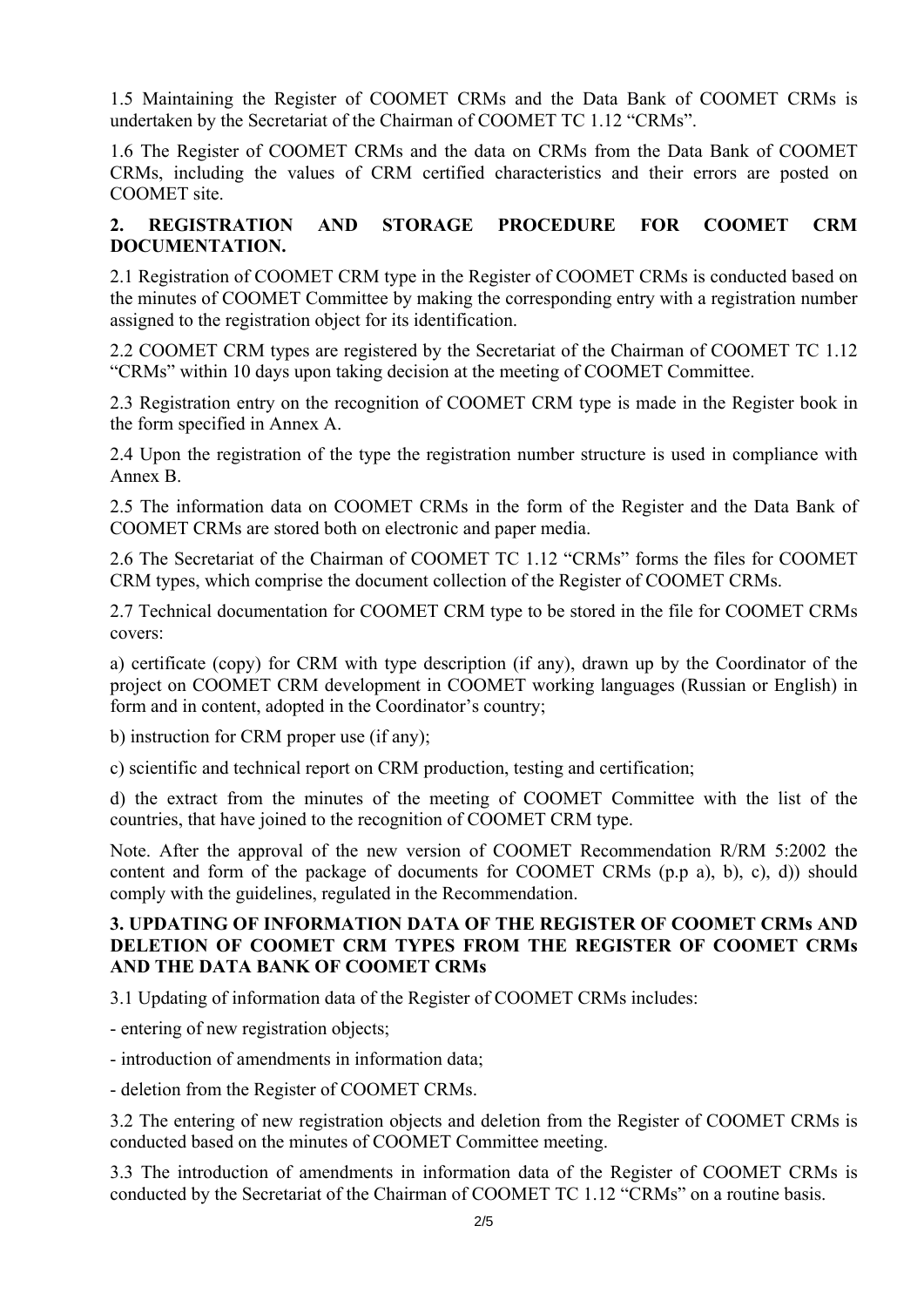3.4 The deletion of COOMET CRM type and the introduction of amendments in information data of the Register of COOMET CRMs is conducted on the proposals, submitted to the Chairman of TC 1.12 "CRMs" from the Contact Person of TC 1.12 "CRMs" of the CRM producing country or from the Contact Persons of TC 1.12 "CRMs" of other countries and the Chairmen of COOMET TCs, if there are any claims.

3.5 The works on the updating of the Register of COOMET CRMs are carried out based on the proposals, submitted to the Chairman of TC 1.12 "CRMs" from the Contact Persons of TC 1.12 "CRMs" and the Chairmen of COOMET TCs.

3.6 Upon the receipt of proposals on the deletion of COOMET CRM types from the Register of COOMET CRMs the Secretariat of the Chairman of COOMET TC 1.12 "CRMs", in compliance with p. 3.2 of the present Recommendation, compiles the General List and submits it to the Secretariat of COOMET Committee to take a decision with the corresponding draft minutes.

3.7 The Secretariat of the Chairman of COOMET TC 1.12 "CRMs" notifies national metrological bodies of COOMET member-countries through the Contact Persons of TC 1.12 "CRMs" and the Chairman of TC (in which the CRM was developed) on the deleting COOMET CRM type from the Register within the month from the date of the decision taken by the meeting of COOMET Committee.

3.8 If the countries, which previously abstained, joined the recognition, or some other proposals on the introduction of amendments in the CRM information data in the Register of COOMET CRMs were received, the Secretariat of the Chairman of COOMET TC 1.12 "CRMs", introduces the corresponding amendments in the information on COOMET CRM type and so notifies national metrological bodies of COOMET member-countries through the Contact Persons of TC 1.12 "CRMs" and the Chairman of TC, in which the CRM was developed.

3.9 The registration number of COOMET CRM type deleted from the Register is not attributed to the newly recognized types.

3.10 The Secretariat of the Chairman of COOMET TC 1.12 "CRMs" updates the Data Bank of COOMET CRMs subsequent to the results of updating the informational data of the Register of COOMET CRMs.

### **4. INFORMATION SERVICE**

4.1. The information on the progress of the Register of COOMET CRMs is submitted by the Secretariat of the Chairman of TC 1.12 "CRMs" to the annual meetings of COOMET Committee.

4.2 Based on the information, contained in the Register of COOMET CRMs, the Secretariat of the Chairman of TC 1.12 "CRMs" provides information services to the interested organizations of COOMET member-countries.

4.3 The information on the CRMs, entered in the Register of COOMET CRMs is disseminated in the countries, which have joined their recognition, according to the rules, adopted in these countries.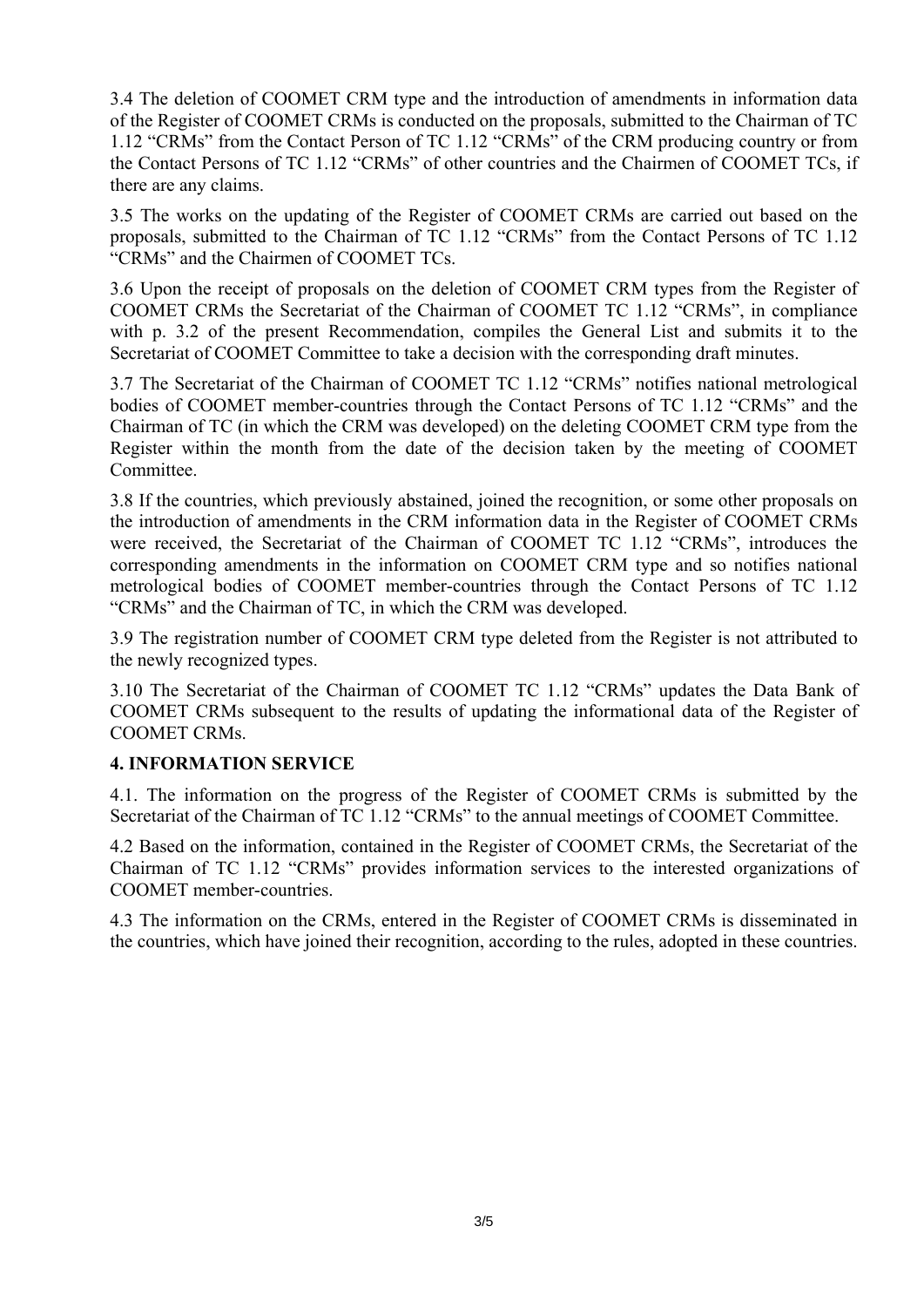#### Annex А

# (compulsory)

### **The Form of the Register of COOMET CRMs**

(completing example)

| Registration                      | The name of CRM                                                     | Recognition date                                                                                                                              | Authors of CRM development            |                                                                          | Countries,                                                                      | Number of                                                                        | Date of deleting                                                            |
|-----------------------------------|---------------------------------------------------------------------|-----------------------------------------------------------------------------------------------------------------------------------------------|---------------------------------------|--------------------------------------------------------------------------|---------------------------------------------------------------------------------|----------------------------------------------------------------------------------|-----------------------------------------------------------------------------|
| number                            | Registration number in<br>the National Register                     | (minutes No.,<br>date)<br>Number and<br>duration of<br>national<br>certificate                                                                | $Country -$<br>Project<br>Coordinator | Countries,<br>belonging to the<br>working group<br>on CRM<br>development | which have<br>joined the<br>recognition                                         | <b>COOMET TC</b><br>and number of<br>the project in<br>which CRM is<br>developed | CRM from the<br>Register of<br><b>COOMET CRMs</b><br>(minutes No.,<br>date) |
|                                   | 2                                                                   |                                                                                                                                               | 4                                     |                                                                          | 6                                                                               |                                                                                  | 8                                                                           |
| <b>COOMET CRM</b><br>0059-2005-RU | CRM for composition<br>of complex ore<br>$(SO-33)$<br>CRM 8779-2006 | Minutes<br>of the 11 <sup>th</sup><br><b>COOMET TC</b><br>1.12 "CRMs"<br>meeting,<br>17.05.2006<br>Certificate<br>No. 3364<br>till 11.05.2011 | Russia                                | <b>Belarus</b><br>Kazakhstan<br>Kyrgyzstan<br>Russia<br>Ukraine          | <b>Belarus</b><br>Bulgaria<br>Kazakhstan<br>Kyrgyzstan<br>Ukraine<br>Uzbekistan | TC 1.12<br>237/RU/01                                                             |                                                                             |